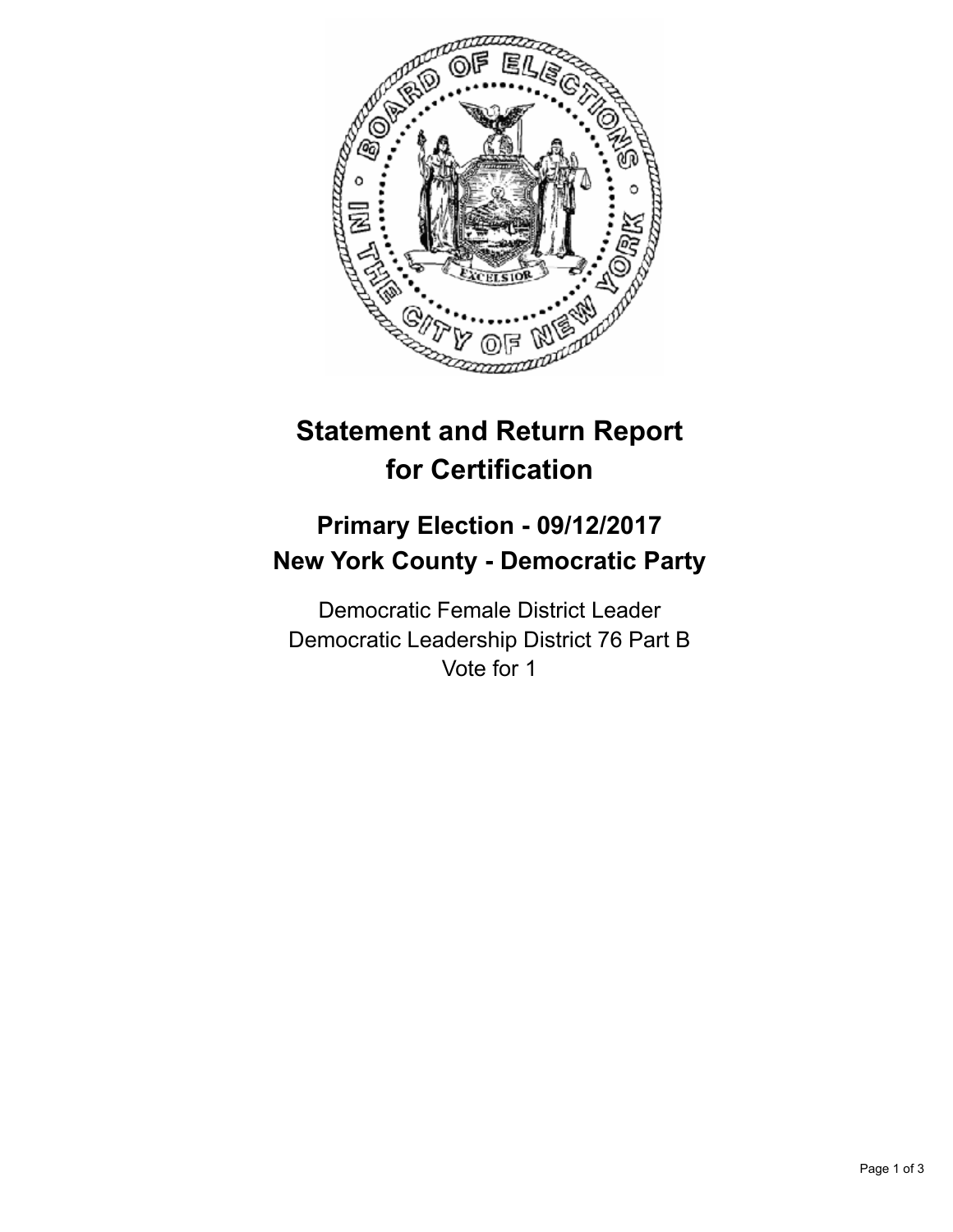

## **Assembly District 76**

| <b>PUBLIC COUNTER</b>                                    | 4,452 |
|----------------------------------------------------------|-------|
| <b>MANUALLY COUNTED EMERGENCY</b>                        | 0     |
| <b>ABSENTEE / MILITARY</b>                               | 120   |
| <b>AFFIDAVIT</b>                                         | 30    |
| <b>Total Ballots</b>                                     | 4,602 |
| Less - Inapplicable Federal/Special Presidential Ballots | 0     |
| <b>Total Applicable Ballots</b>                          | 4,602 |
| <b>MADELAINE D. PIEL</b>                                 | 1,423 |
| KIM MOSCARITOLO                                          | 2,155 |
| ANN PITONIAK (WRITE-IN)                                  | 1     |
| CLARICE LOWY (WRITE-IN)                                  | 1     |
| DEBRA SUE STEIN (WRITE-IN)                               | 1     |
| EMILY GORDON (WRITE-IN)                                  | 1     |
| JEFF GOLD (WRITE-IN)                                     | 1     |
| JOSHUA KRAVTIZ (WRITE-IN)                                | 1     |
| SUSAN ARMSTRONG (WRITE-IN)                               | 1     |
| SUSAN SMITH (WRITE-IN)                                   | 1     |
| UNATTRIBUTABLE WRITE-IN (WRITE-IN)                       | 4     |
| YELENA DZHANOVA (WRITE-IN)                               | 1     |
| <b>Total Votes</b>                                       | 3,591 |
| Unrecorded                                               | 1,011 |